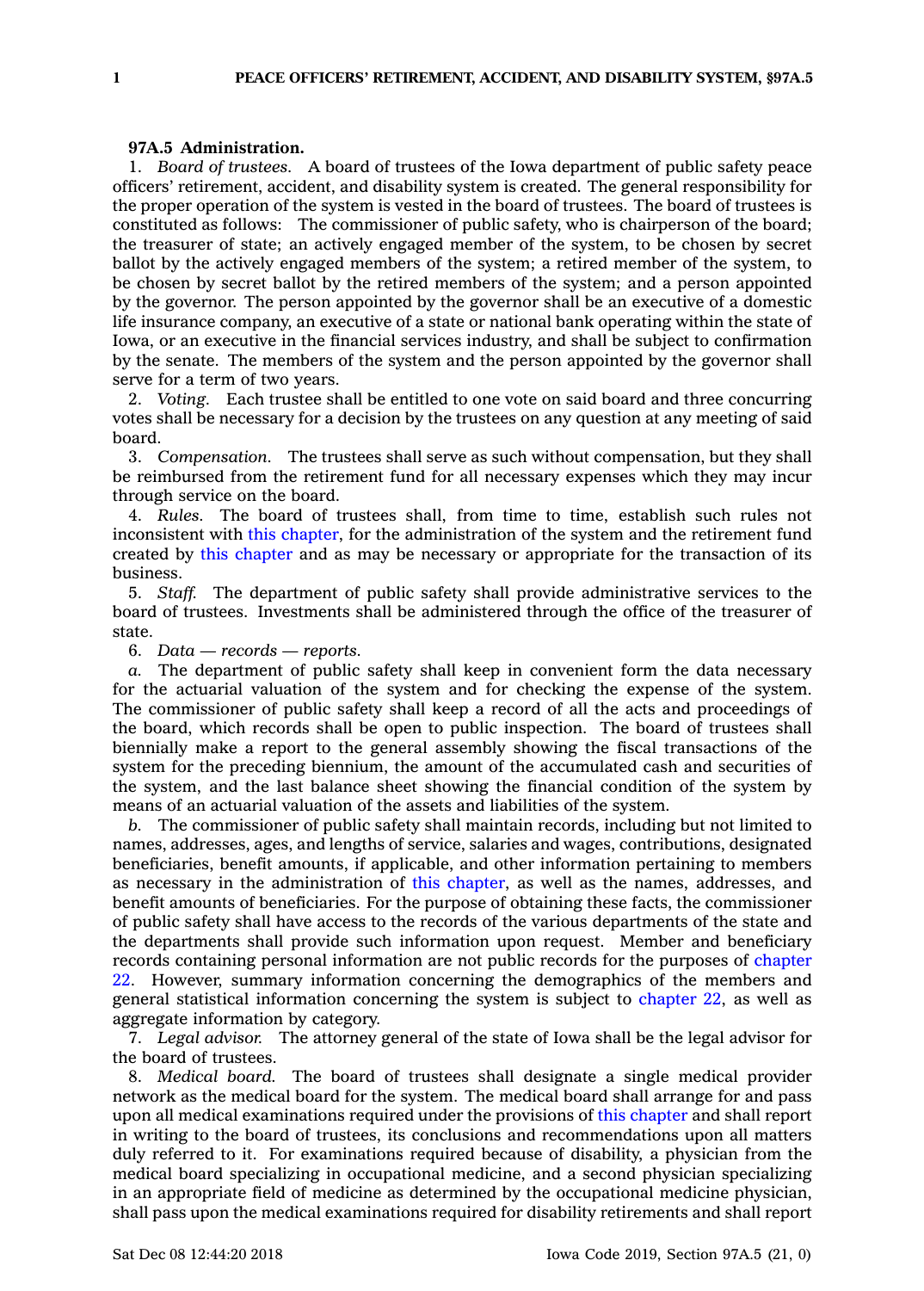to the system in writing their conclusions and recommendations upon all matters referred to the medical board. Each report of <sup>a</sup> medical examination under section 97A.6, [subsections](https://www.legis.iowa.gov/docs/code/97A.6.pdf) 3 [and](https://www.legis.iowa.gov/docs/code/97A.6.pdf) 5, shall include the medical board's findings in accordance with [section](https://www.legis.iowa.gov/docs/code/97A.6.pdf) 97A.6 as to the extent of the member's physical impairment.

9. *Duties of actuary.* The actuary hired by the board of trustees shall be the technical advisor of the board of trustees on matters regarding the operation of the retirement fund created by this [chapter](https://www.legis.iowa.gov/docs/code//97A.pdf) and shall perform such other duties as are required in connection therewith.

10. *Tables — rates.* The actuary hired by the board of trustees shall make such investigation of anticipated interest earnings and of the mortality, service, and compensation experience of the members of the system as the actuary recommends, and on the basis of the investigation, the board of trustees shall adopt the tables and the rates as are required in [subsection](https://www.legis.iowa.gov/docs/code/97A.5.pdf) 11 of this [section](https://www.legis.iowa.gov/docs/code/97A.5.pdf). The board of trustees shall adopt the rate of interest and tables, and certify rates of contributions to be used by the system.

11. *Actuarial investigation.*

*a.* At least once in each two-year period, the actuary hired by the board of trustees shall make an actuarial investigation in the mortality, service, and compensation experience of the members and beneficiaries of the system, and the interest and other earnings on the moneys and other assets of the system, and shall make <sup>a</sup> valuation of the assets and liabilities of the retirement fund of the system, and taking into account the results of the investigation and valuation, the board of trustees shall adopt for the system, upon recommendation of the system's actuary, such actuarial methods and assumptions, interest rate, and mortality and other tables as shall be deemed necessary to conduct the actuarial valuation of the system.

*b.* During calendar year 2019, and every five years thereafter, the system shall cause an actuarial investigation to be made related to the implementation, utilization, and actuarial costs associated with providing that cancer and infectious disease are presumed to be <sup>a</sup> disease contracted while <sup>a</sup> member of the system is on active duty as provided in [section](https://www.legis.iowa.gov/docs/code/97A.6.pdf) 97A.6, [subsection](https://www.legis.iowa.gov/docs/code/97A.6.pdf) 5. On the basis of the investigation, the board of trustees shall adopt and certify rates of contributions payable by members in accordance with [section](https://www.legis.iowa.gov/docs/code/97A.8.pdf) 97A.8. The system shall submit <sup>a</sup> written report to the general assembly following each actuarial investigation, including the certified rates of contributions payable by members for costs associated with the benefit as described in this paragraph, the data collected, and the system's findings.

12. *Annual actuarial valuation.*

*a.* On the basis of the actuarial methods and assumptions, rate of interest, and tables adopted by the board of trustees, the actuary hired by the board of trustees shall make an annual actuarial valuation of the assets and liabilities of the retirement fund created by [this](https://www.legis.iowa.gov/docs/code//97A.pdf) [chapter](https://www.legis.iowa.gov/docs/code//97A.pdf). As <sup>a</sup> result of the annual actuarial valuation, the board of trustees shall certify the rates of contribution payable by the state of Iowa in accordance with [section](https://www.legis.iowa.gov/docs/code/97A.8.pdf) 97A.8.

*b.* Effective with the fiscal year beginning July 1, 2008, the annual actuarial valuation required to be conducted shall include information as required by [section](https://www.legis.iowa.gov/docs/code/97D.5.pdf) 97D.5.

13. *Requirements related to the Internal Revenue Code.*

*a.* As used in this [subsection](https://www.legis.iowa.gov/docs/code/97A.5.pdf), unless the context otherwise requires, *"Internal Revenue Code"* means the Internal Revenue Code as defined in [section](https://www.legis.iowa.gov/docs/code/422.3.pdf) 422.3.

*b.* The retirement fund established in [section](https://www.legis.iowa.gov/docs/code/97A.8.pdf) 97A.8 shall be held in trust for the benefit of the members of the system and the members' beneficiaries. No part of the corpus or income of the retirement fund shall be used for, or diverted to, purposes other than for the exclusive benefit of the members or the members' beneficiaries or for expenses incurred in the operation of the retirement fund. A person shall not have any interest in, or right to, any part of the corpus or income of the retirement fund except as otherwise expressly provided.

*c.* Notwithstanding any provision of this [chapter](https://www.legis.iowa.gov/docs/code//97A.pdf) to the contrary, in the event of <sup>a</sup> complete discontinuance of contributions, for reasons other than achieving fully funded status upon an actuarially determined basis, or upon termination of the retirement fund established in [section](https://www.legis.iowa.gov/docs/code/97A.8.pdf) 97A.8, <sup>a</sup> member shall be vested, to the extent then funded, in the benefits which the member has accrued at the date of the discontinuance or termination.

*d.* Benefits payable from the retirement fund established in [section](https://www.legis.iowa.gov/docs/code/97A.8.pdf) 97A.8 to members